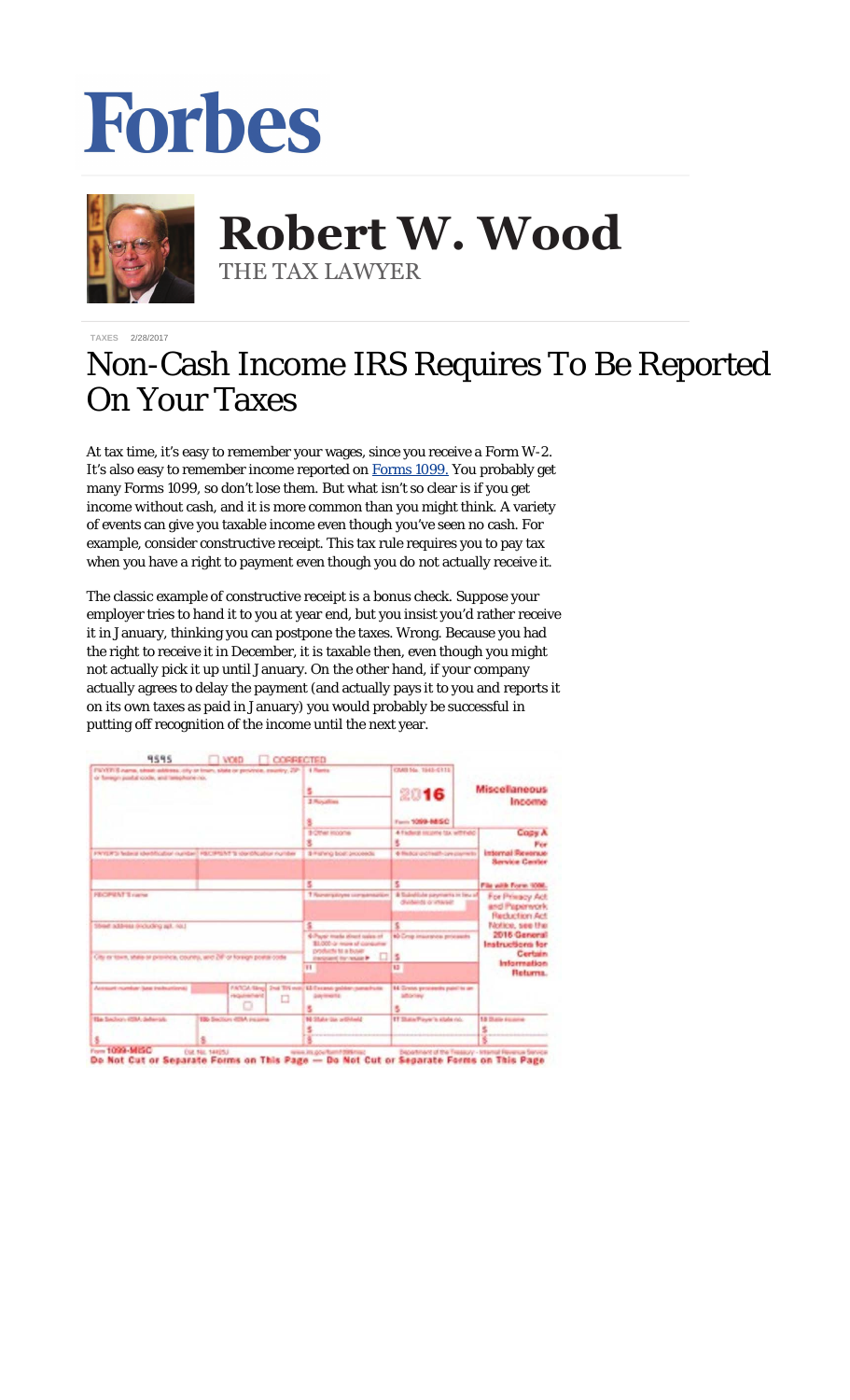Yet even in this circumstance, the IRS might contend you had the right to receive it in the earlier year. The IRS does its best to ferret out constructivereceipt issues, and disputes about such items do occur. The situation would be different if you negotiated for deferred payments before you provided the services. For example, suppose you are a consultant and contract to provide personal services in 2016 with the understanding that you will complete all of the services in 2016, but will not be paid until March 1, 2017. Is there constructive receipt? No. In general, you can do this kind of tax deferral planning as long as you negotiate for it up front and have not yet performed the work.

Some of the biggest misconceptions about constructive receipt involve conditions. Say you are selling your watch collection, and a buyer offers you \$100,000, even holding out the check. Is this constructive receipt? No, unless you part with the watch collection. If you simply refuse the offer–even if your refusal is purely tax-motivated because you don't want to sell the watch collection until January–that will be effective for tax purposes. Because you condition the transaction on a transfer of legal rights (your title to the watch collection and presumably your delivery of it), there is no constructive receipt.

If you are settling a lawsuit, you might refuse to sign the settlement agreement unless it states that the defendant will pay you in installments. Even though it may *sound* as if you could have gotten the money sooner, there is no constructive receipt because you conditioned your signature on receiving payment in the fashion you wanted. That is different from having already performed services, being offered a paycheck and delaying taking it. Tax issues in litigation are huge, and you should consider the bottom line after taxes, [not before taxes.](http://www.forbes.com/sites/robertwood/2014/07/10/la-dodgers-draw-18-million-verdict-in-fan-beating-case-before-taxes/) In fact, [when settling litigation, you should](http://www.forbes.com/sites/robertwood/2012/05/17/when-settling-litigation-always-address-taxes/) [always address taxes](http://www.forbes.com/sites/robertwood/2012/05/17/when-settling-litigation-always-address-taxes/), preferably *before* you sign. Otherwise you may end up with a Form 1099 [that you would rather not have.](http://www.forbes.com/sites/robertwood/2016/01/27/missing-an-irs-form-1099-for-your-taxes-keep-quiet-dont-ask/)

Another type of non-cash income is if you have discharge of debt. It is also called cancellation of debt or "COD" income. If a relative or the bank loans you money, you get the cash but don't have income since you have to pay back the debt. But if you are relieved of the obligation to repay? That's usually COD income. Lenders are required to issue a Form 1099-C reporting COD income to the IRS, to ensure that you do not omit it from your tax return. There are a few exceptions. Debts forgiven while you're in bankruptcy–or if not in bankruptcy when you are technically insolvent with more debt than assets–do not count as income.